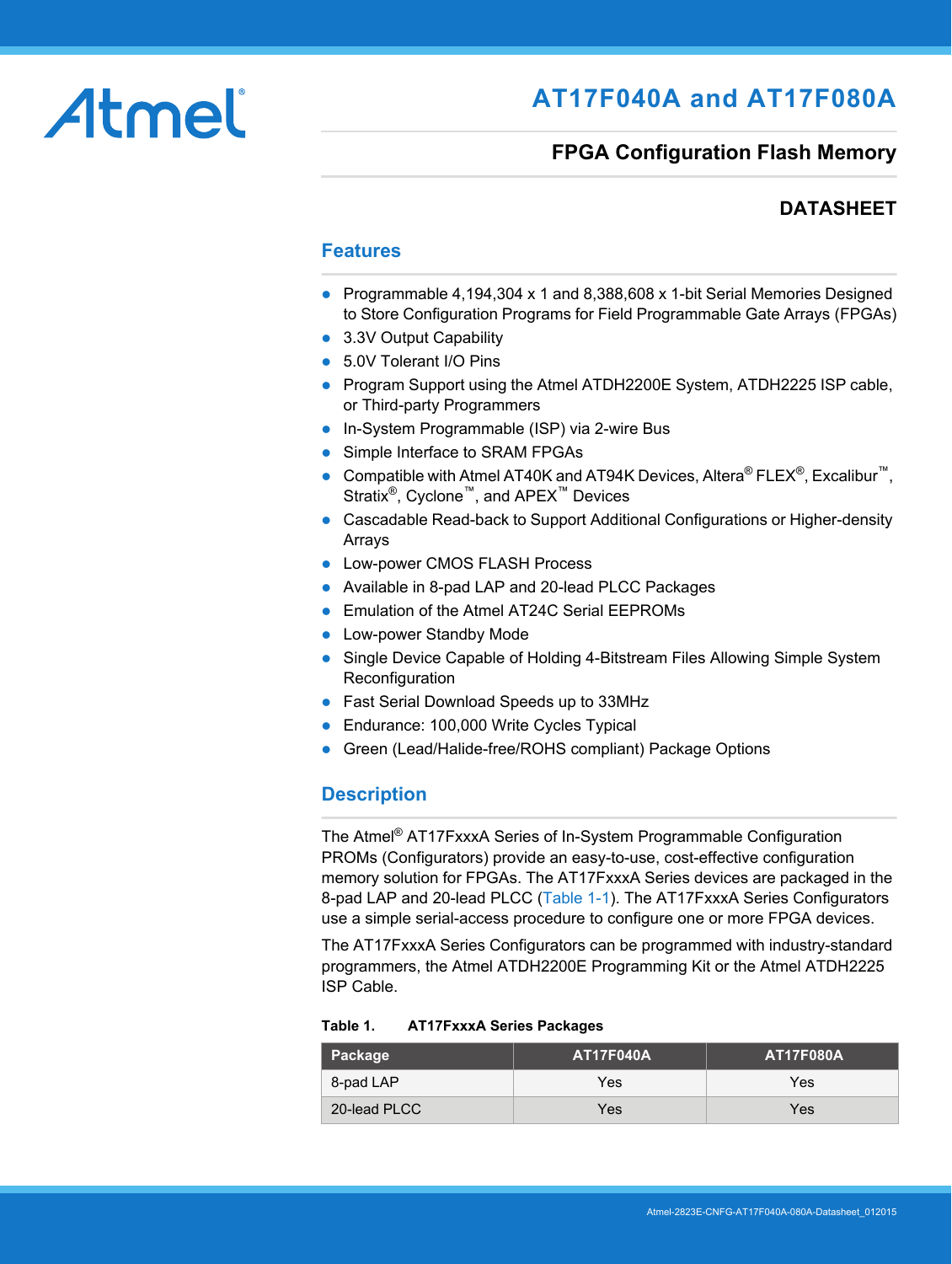## **1. Pin Configurations**

#### <span id="page-1-0"></span>**Table 1-1. Pin Descriptions**

| Pin                     | <b>Description</b>                                                                                                                                                                                                                                                                                                                                                                                                                                                                                                                                                                                                                                                                                                                                                                                               |
|-------------------------|------------------------------------------------------------------------------------------------------------------------------------------------------------------------------------------------------------------------------------------------------------------------------------------------------------------------------------------------------------------------------------------------------------------------------------------------------------------------------------------------------------------------------------------------------------------------------------------------------------------------------------------------------------------------------------------------------------------------------------------------------------------------------------------------------------------|
| DATA <sup>(1)</sup>     | Three-state DATA output for FPGA Configuration. Open-collector bi-directional pin for<br>configuration programming.                                                                                                                                                                                                                                                                                                                                                                                                                                                                                                                                                                                                                                                                                              |
| $DCLK^{(1)}$            | Three-state Clock. Functions as an input when the Configurator is in programming mode (i.e.<br>SER_EN is Low) and as an output during FPGA configuration.                                                                                                                                                                                                                                                                                                                                                                                                                                                                                                                                                                                                                                                        |
| PAGE $EN(2)$            | Enable Page Download Mode Input. When PAGE_EN is high the configuration download address<br>space is partitioned into four equal pages. This gives users the ability to easily store and retrieve<br>multiple configuration bitstreams from a single configuration device. This input works in conjunction<br>with the PAGESEL inputs. PAGE EN must be remain low if paging is not desired. When SER EN is<br>Low (ISP mode) this pin has no effect.                                                                                                                                                                                                                                                                                                                                                             |
| PAGESEL $[1:0]^{(2)}$   | Page Select Inputs. Used to determine which of the four memory pages are targeted during a serial<br>configuration download. The address space for each of the pages is shown in Table 1-2. When<br>SER EN is Low (ISP mode) these pins have no effect.                                                                                                                                                                                                                                                                                                                                                                                                                                                                                                                                                          |
| RESET/OE <sup>(1)</sup> | Output Enable (Active High) and RESET (Active Low) when SER_EN is High. A Low level on<br>RESET/OE resets both the address and bit counters. A High level (with nCS Low) enables the data<br>output driver.                                                                                                                                                                                                                                                                                                                                                                                                                                                                                                                                                                                                      |
| nCS <sup>(1)</sup>      | Chip Enable Input (Active Low). A Low level (with OE High) allows DCLK to increment the address<br>counter and enables the data output driver. A High level on nCS disables both the address and bit<br>counters and forces the device into a low-power standby mode. Note that this pin will not<br>enable/disable the device in the 2-wire Serial Programming mode (SER EN Low).                                                                                                                                                                                                                                                                                                                                                                                                                               |
| <b>GND</b>              | Ground. A 0.2 $\mu$ F decoupling capacitor between $V_{CC}$ and GND is recommended.                                                                                                                                                                                                                                                                                                                                                                                                                                                                                                                                                                                                                                                                                                                              |
| nCASC                   | Cascade Select Output (when SER_EN is High). This output goes Low when the internal address<br>counter has reached its maximum value. If the PAGE EN input is set High, the maximum value is the<br>highest address in the selected partition. The PAGESEL[1:0] inputs are used to make the four<br>partition selections. If the PAGE_EN input is set Low, the device is not partitioned and the address<br>maximum value is the highest address in the device (Table 1-2). In a daisy chain of the AT17FxxxA<br>Series devices, the nCASC pin of one device must be connected to the nCS input of the next device<br>in the chain. It will stay Low as long as nCS is Low and OE is High. It will then follow nCS until OE<br>goes Low; thereafter, nCASC will stay High until the entire EEPROM is read again. |
| $A2^{(1)}$              | Device Selection Input, (when SER_EN Low). The input is used to enable (or chip select) the<br>device during programming (i.e., when SER_EN is Low). Refer to the Atmel AT17FxxxA<br>Programming Specification available at www.atmel.com for additional details.                                                                                                                                                                                                                                                                                                                                                                                                                                                                                                                                                |
| <b>READY</b>            | Open Collector Reset State Indicator. Driven Low during power-up reset, released when power-up<br>is complete. (recommended $4.7k\Omega$ pull-up on this pin if used).                                                                                                                                                                                                                                                                                                                                                                                                                                                                                                                                                                                                                                           |
| $SER_EN^{(1)}$          | Serial Enable Input. Must remain High during FPGA configuration operations. Bringing SER_EN<br>Low enables the 2-Wire Serial Programming Mode. For non-ISP applications, SER_EN should be<br>tied to $V_{CC}$ .                                                                                                                                                                                                                                                                                                                                                                                                                                                                                                                                                                                                  |
| $V_{CC}$                | Device Power Supply. +3.3V (±10%)                                                                                                                                                                                                                                                                                                                                                                                                                                                                                                                                                                                                                                                                                                                                                                                |

<span id="page-1-2"></span><span id="page-1-1"></span>Notes: 1. Internal 20K $\Omega$  pull-up resistor

2. Internal  $30K\Omega$  pull-up resistor

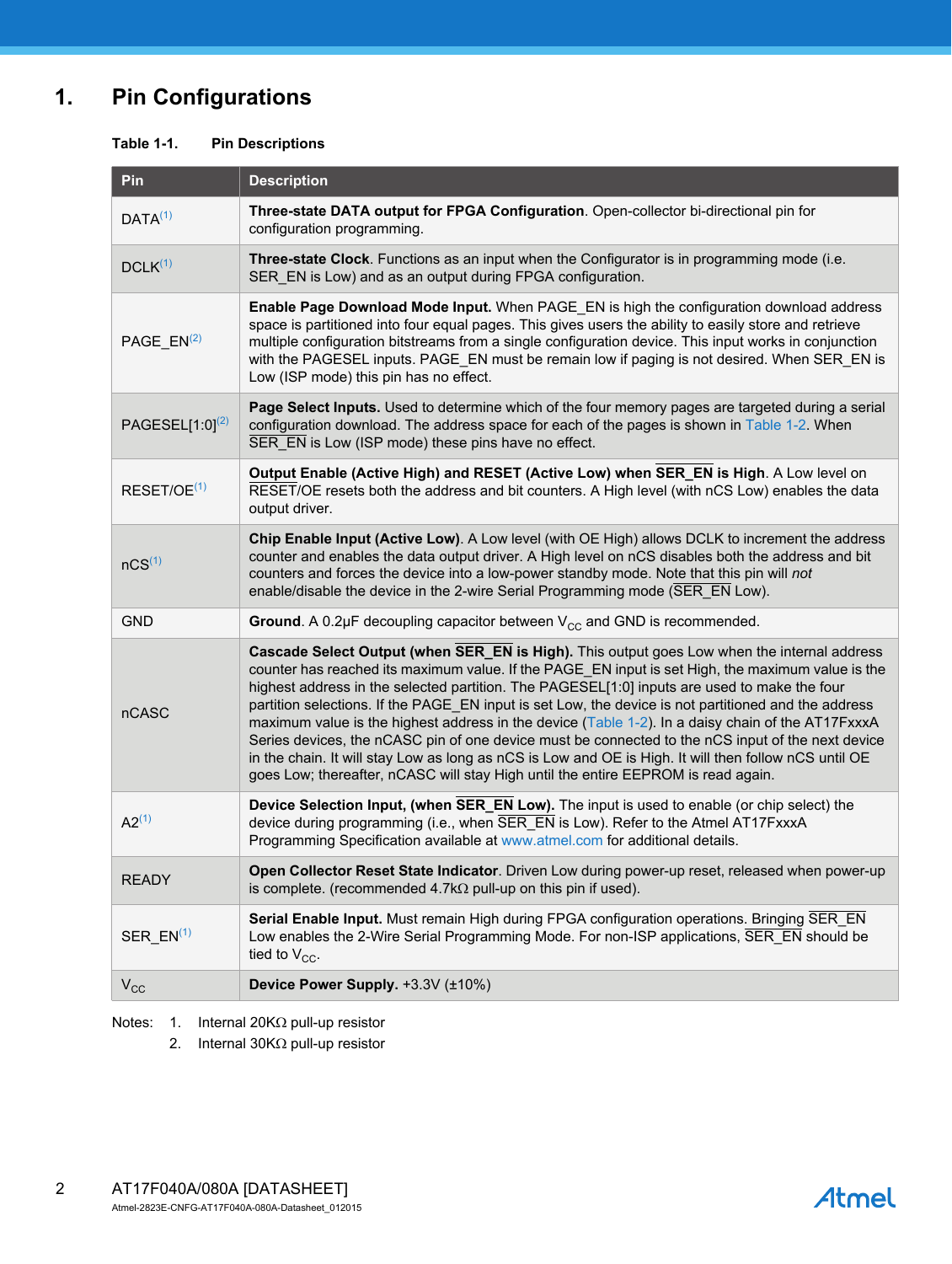#### <span id="page-2-0"></span>**Table 1-2. Address Space (PAGESEL[1:0])**

| <b>Paging Decodes</b>        | AT17F040A (4Mb)   | AT17F080A (8Mb)   |
|------------------------------|-------------------|-------------------|
| PAGESEL = $00$ , PAGE EN = 1 | $00000 - 0$ FFFFh | $00000 - 1$ FFFFh |
| PAGESEL = $01$ , PAGE EN = 1 | $10000 - 1$ FFFFh | $20000 - 3$ FFFFh |
| PAGESEL = 10, PAGE EN = 1    | $20000 - 2$ FFFFh | $40000 - 5$ FFFFh |
| PAGESEL = 11, PAGE_EN = 1    | $30000 - 3$ FFFFh | $60000 - 7$ FFFFh |
| PAGESEL = $XX$ , PAGE EN = 0 | $00000 - 3$ FFFFh | $00000 - 7$ FFFFh |

#### **Table 1-3. Pin Configurations**

| <b>Name</b>  | $\mathsf{I}/\mathsf{O}$ | 8-pad LAP      | 20-lead PLCC   |
|--------------|-------------------------|----------------|----------------|
| <b>DATA</b>  | I/O                     | $\mathbf{1}$   | 2              |
| <b>DCLK</b>  |                         | $\overline{2}$ | $\overline{4}$ |
| PAGE_EN      |                         |                | 16             |
| PAGESEL0     | ı                       |                | 11             |
| PAGESEL1     | ı                       |                | $\overline{7}$ |
| RESET/OE     |                         | 3              | 8              |
| nCS          | $\mathsf{I}$            | $\overline{4}$ | 9              |
| <b>GND</b>   |                         | 5              | 10             |
| nCASC        | $\circ$                 | 6              | 12             |
| A2           | I                       | $6\phantom{1}$ | 12             |
| <b>READY</b> | $\circ$                 |                | 15             |
| SER_EN       | ı                       | $\overline{7}$ | 18             |
| $V_{\rm CC}$ |                         | 8              | 20             |

#### **Figure 1-1. Pinouts**



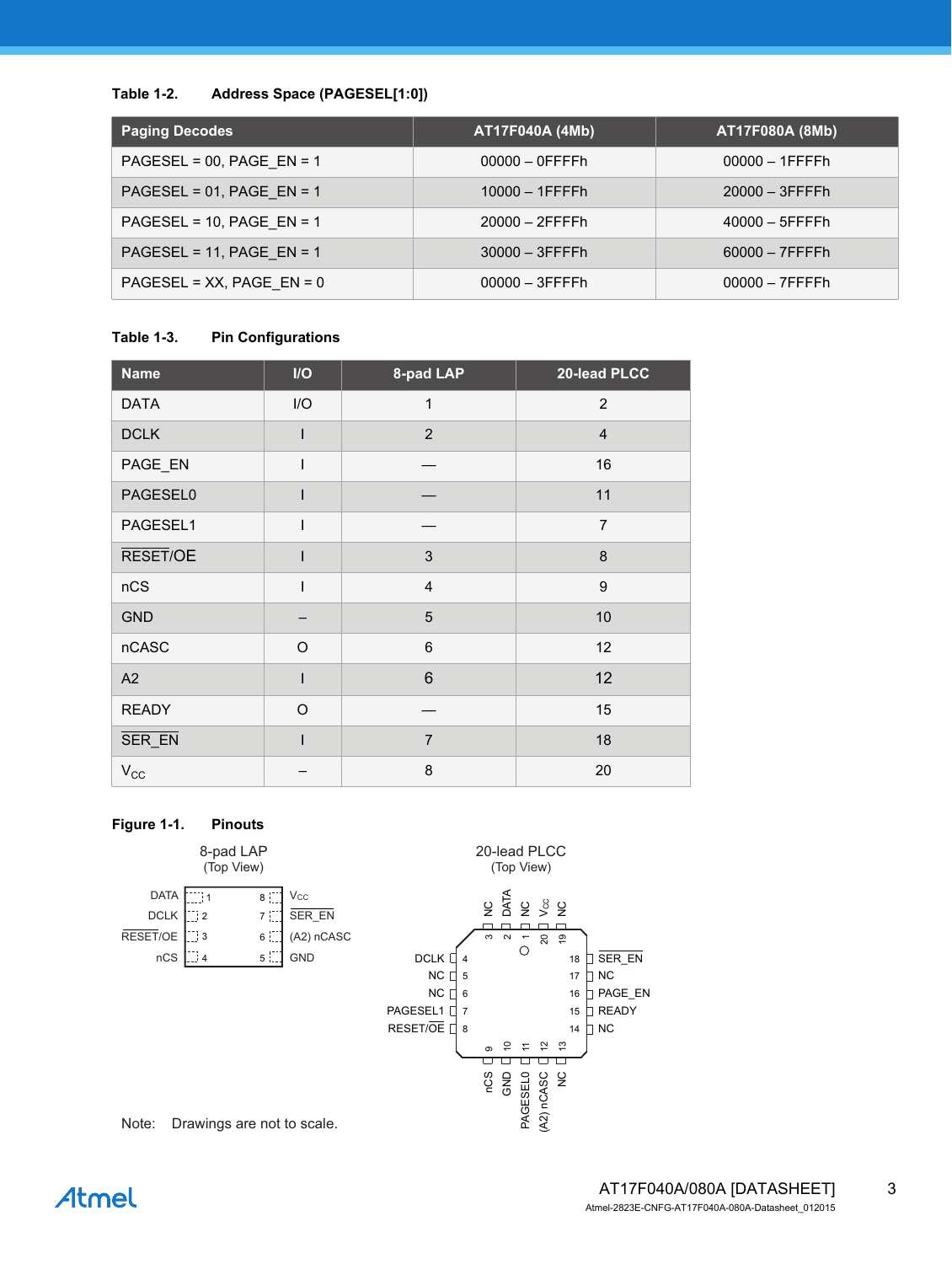## **2. Block Diagram**

**Figure 2-1. Block Diagram**



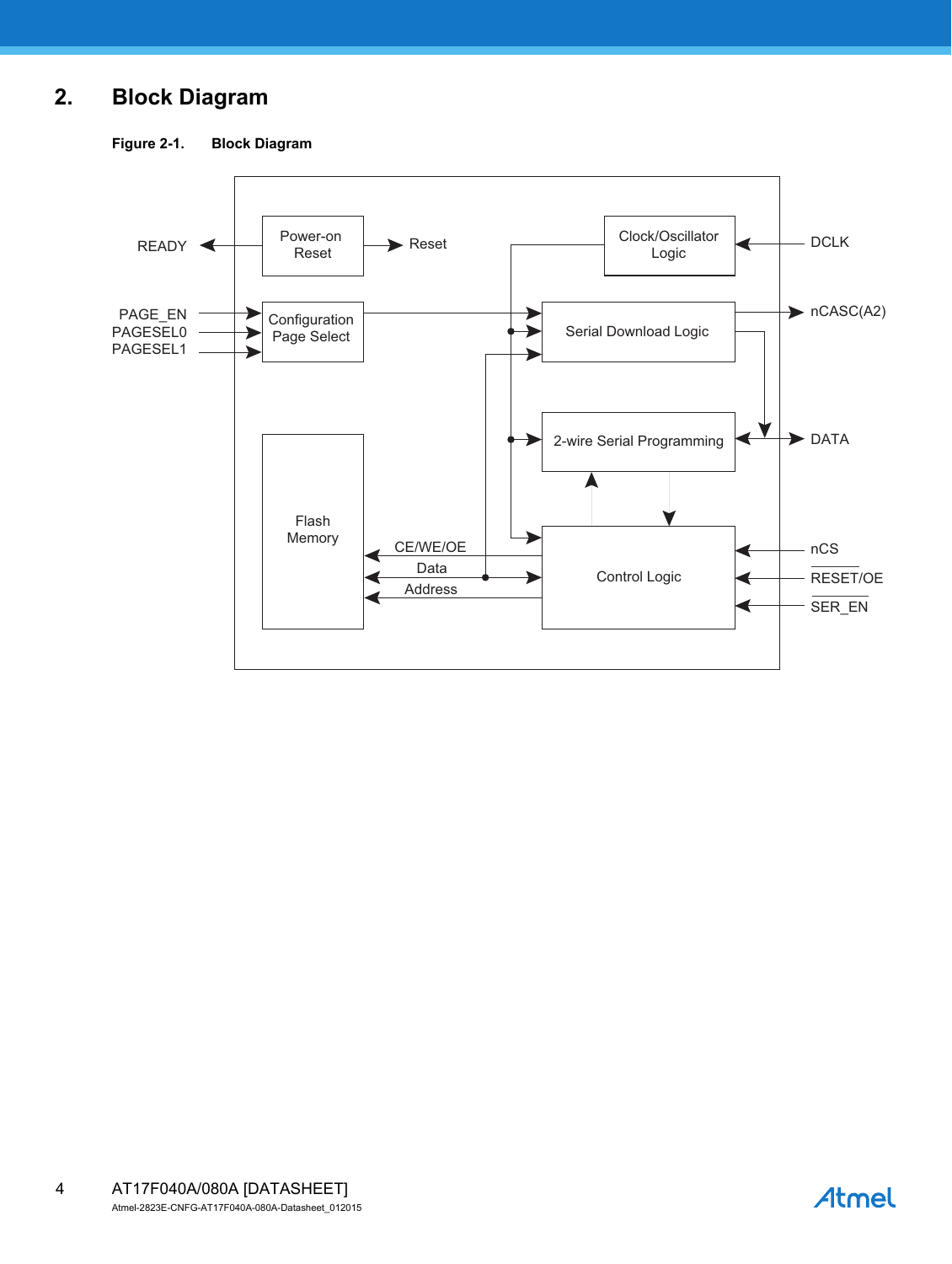## **3. Device Description**

The control signals for the configuration memory device (nCS, RESET/OE and DCLK) interface directly with the FPGA device control signals. All FPGA devices can control the entire configuration process and retrieve data from the configuration device without requiring an external intelligent controller.

The RESET/OE and nCS pins control the tri-state buffer on the DATA output pin and enable the address counter. When RESET/OE is driven Low, the configuration device resets its address counter and tri-states its DATA pin. The nCS pin also controls the output of the AT17FxxxA Series Configurator. If nCS is held High after the RESET/OE reset pulse, the counter is disabled and the DATA output pin is tri-stated. When OE is subsequently driven High, the counter and the DATA output pin are enabled. When RESET/OE is driven Low again, the address counter is reset and the DATA output pin is tri-stated, regardless of the state of nCS.

When the configurator has driven out all of its data and nCASC is driven Low, the device tri-states the DATA pin to avoid contention with other configurators. Upon power-up, the address counter is automatically reset.

## **4. FPGA Master Serial Mode Summary**

The I/O and logic functions of any SRAM-based FPGA are established by a configuration program. The program is loaded either automatically upon power-up or on command, depending on the state of the FPGA mode pins. In Master mode, the FPGA automatically loads the configuration program from an external memory. The AT17FxxxA Serial Configuration PROM has been designed for compatibility with the Master Serial mode.

This document discusses the Atmel AT40K, AT40KAL and AT94KAL applications as well as Altera applications.

## **5. Control of Configuration**

Most connections between the FPGA device and the AT17FxxxA Serial Configurator PROM are simple and self-explanatory.

- The DATA output of the AT17FxxxA Series Configurator drives DIN of the FPGA devices.
- The DCLK output of the AT17FxxxA drives the DCLK input data of the FPGA.
- The nCASC output of a AT17FxxxA Series Configurator drives the nCS input of the next Configurator in a cascade chain of configurator devices.
- SER\_EN must be at logic High level (internal pull-up resistor provided) except during ISP.
- The READY pin is available as an open-collector indicator of the device's reset status; it is driven Low while the device is in its power-on reset cycle and released (tri-stated) when the cycle is complete.
- PAGE\_EN must REMAIN Low if download paging is not desired. If paging is desired, PAGE\_EN must be High and the PAGESEL pins must be set to High or Low such that the desired page is selected [\(Table 1-2\)](#page-2-0).

## **6. Cascading Serial Configuration Devices**

For multiple FPGAs configured as a daisy-chain or for FPGAs requiring larger configuration memories, cascaded configurators provide additional memory.

After the last bit from the first configurator is read, the clock signal to the configurator asserts its nCASC output Low and disables its DATA line driver. The second configurator recognizes the Low level on its nCS input and enables its DATA output.

After configuration is complete, the address counters of all cascaded configurators are reset if the RESET/OE on each configurator is driven to its active (Low) level.

If the address counters are not to be reset upon completion, then the RESET/OE input can be tied to its inactive (High) level.

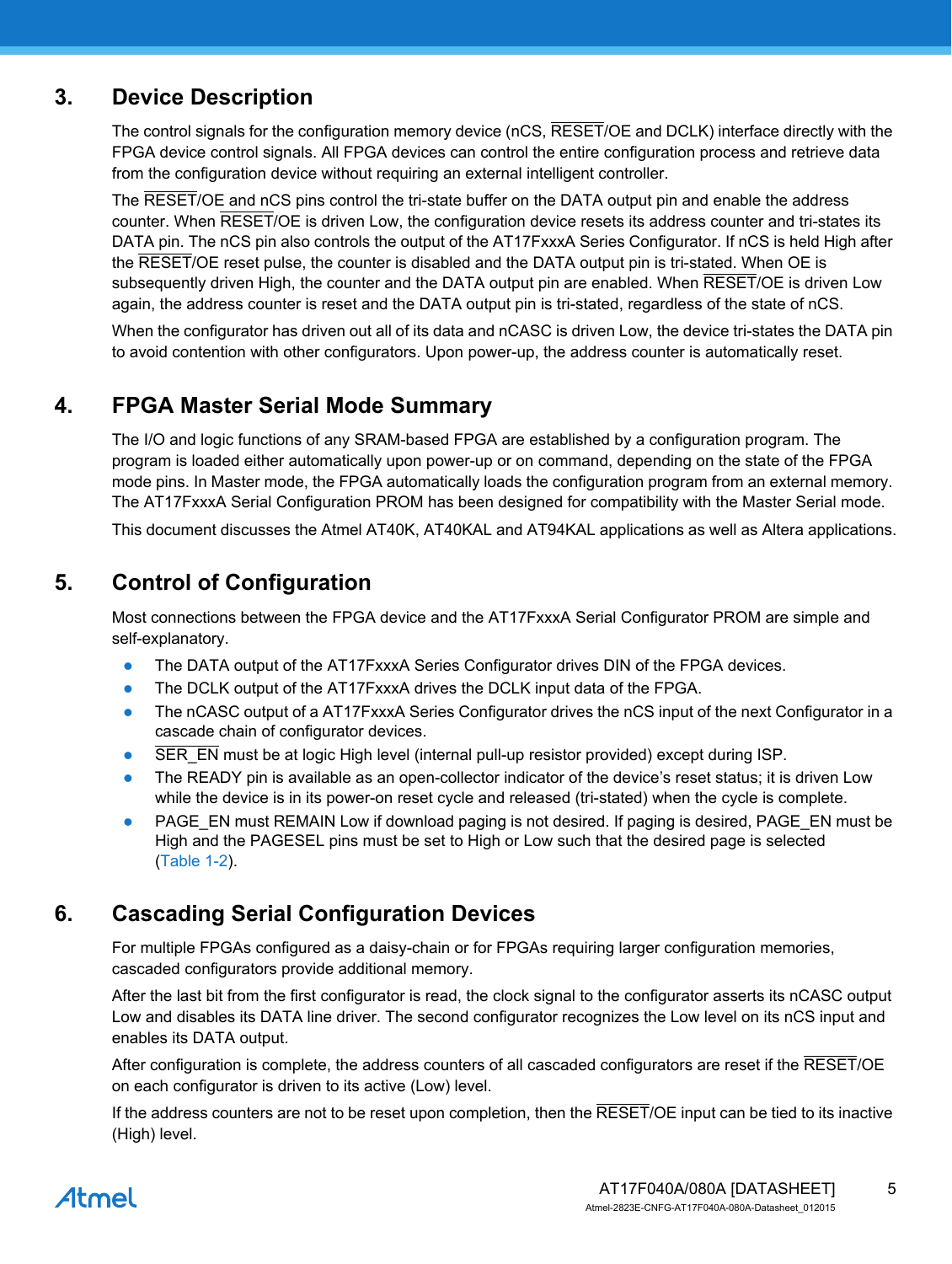## **7. Programming Mode**

The programming mode is entered by bringing SER\_EN Low. In this mode, the chip can be programmed by the 2-wire serial bus. The programming is done at  $V_{CC}$  supply only. Programming super voltages are generated inside the chip. The AT17FxxxA parts are read/write at 3.3V nominal. Refer to the Atmel AT17FxxxA Programming Specification available at<www.atmel.com>for more programming details. The AT17FxxxA devices are supported by the ATDH2200 programming system along with many third party programmers.

## **8. Standby Mode**

The AT17FxxxA Series Configurators enter a low-power standby mode whenever SER\_EN is High and nCS is asserted High. In this mode, the AT17FxxxA Configurator typically consumes less than 3mA of current at 3.3V. The output remains in a high-impedance state regardless of the state of the OE input.

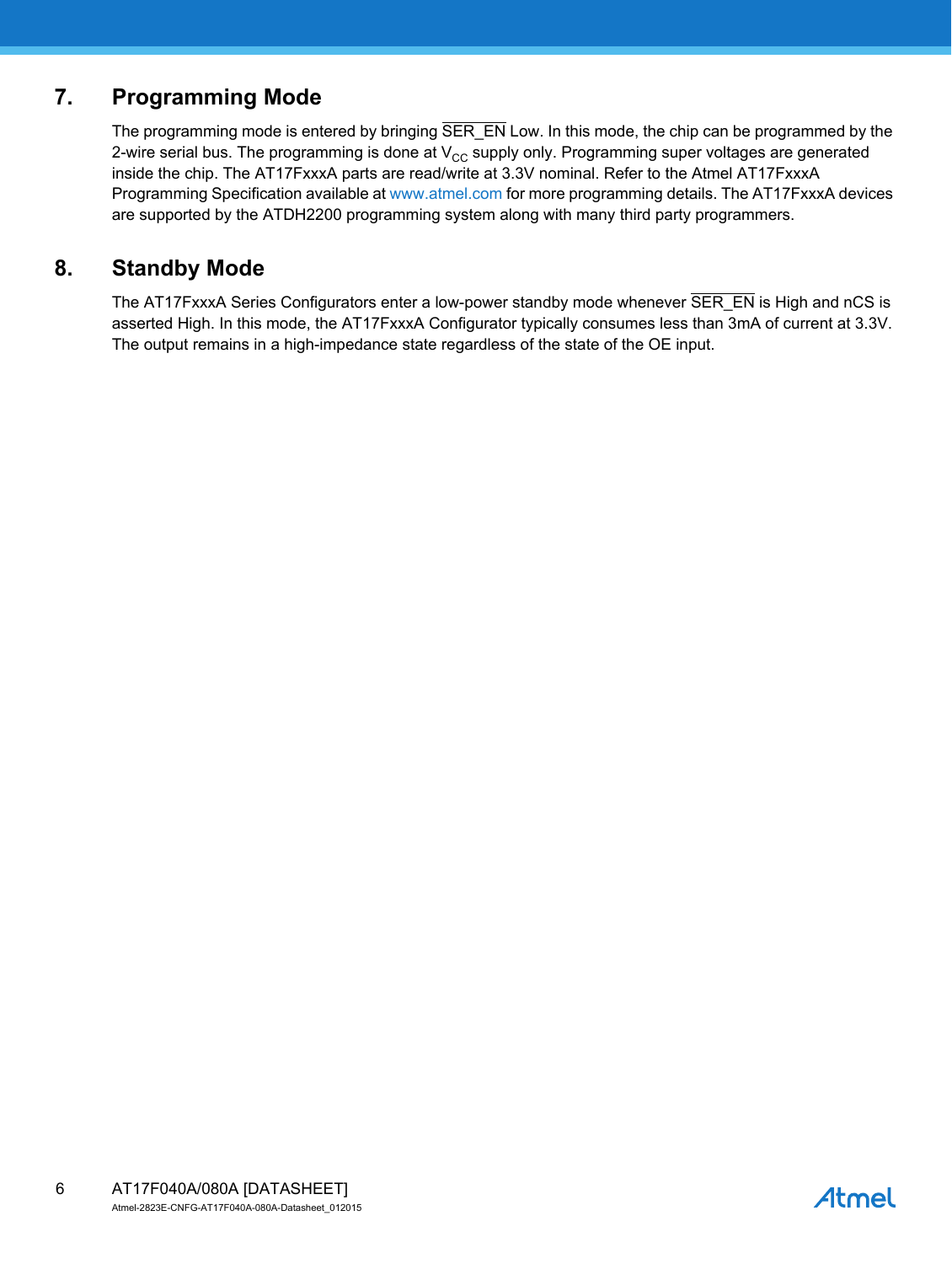## **9. Electrical Specifications**

#### **9.1 Absolute Maximum Ratings\***

| Voltage on Any Pin                                    |
|-------------------------------------------------------|
|                                                       |
| Maximum Soldering Temp. (10 sec. $@$ 1/16in.). 260 °C |
|                                                       |

\*Notice: Stresses beyond those listed under Absolute Maximum Ratings may cause permanent damage to the device. This is a stress rating only and functional operation of the device at these or any other conditions beyond those listed under operating conditions is not implied. Exposure to Absolute Maximum Rating conditions for extended periods of time may affect device reliability.

## **9.2 Operating Conditions**

#### **Table 9-1. Operating Conditions**

| Symbol       | <b>Description</b>                            | Min  | <b>Max</b> | <b>Units</b> |
|--------------|-----------------------------------------------|------|------------|--------------|
| $v_{\rm CC}$ | Supply voltage relative to GND -40°C to +85°C | 2.97 | 3.63       |              |

#### **9.3 DC Characteristics**

#### **Table 9-2. DC Characteristics**

|                  |                                                             | <b>AT17F040A</b> |              | <b>AT17F080A</b> |                 |              |
|------------------|-------------------------------------------------------------|------------------|--------------|------------------|-----------------|--------------|
| <b>Symbol</b>    | <b>Description</b>                                          | <b>Min</b>       | <b>Max</b>   | <b>Min</b>       | <b>Max</b>      | <b>Units</b> |
| $V_{\text{IH}}$  | High-level Input Voltage                                    | 2.0              | $V_{\rm CC}$ | 2.0              | $V_{\rm CC}$    | V            |
| $V_{IL}$         | Low-level Input Voltage                                     | $\mathbf 0$      | 0.8          | $\mathbf 0$      | 0.8             | $\vee$       |
| $V_{OH}$         | High-level Output Voltage ( $I_{OH}$ = -2mA)                | 2.4              |              | 2.4              |                 | $\vee$       |
| $V_{OL}$         | Low-level Output Voltage ( $I_{OL}$ = +3mA)                 |                  | 0.4          |                  | 0.4             | $\vee$       |
| $I_{\text{CCA}}$ | Supply Current, Active Mode at Freq. Max.                   |                  | 50           |                  | 50              | <b>mA</b>    |
| I <sub>L</sub>   | Input or Output Leakage Current ( $V_{IN} = V_{CC}$ or GND) | $-10$            | 10           | $-10$            | 10 <sup>1</sup> | μA           |
| $I_{CCS}$        | Supply Current, Standby Mode                                |                  | 3            |                  | 3               | mA           |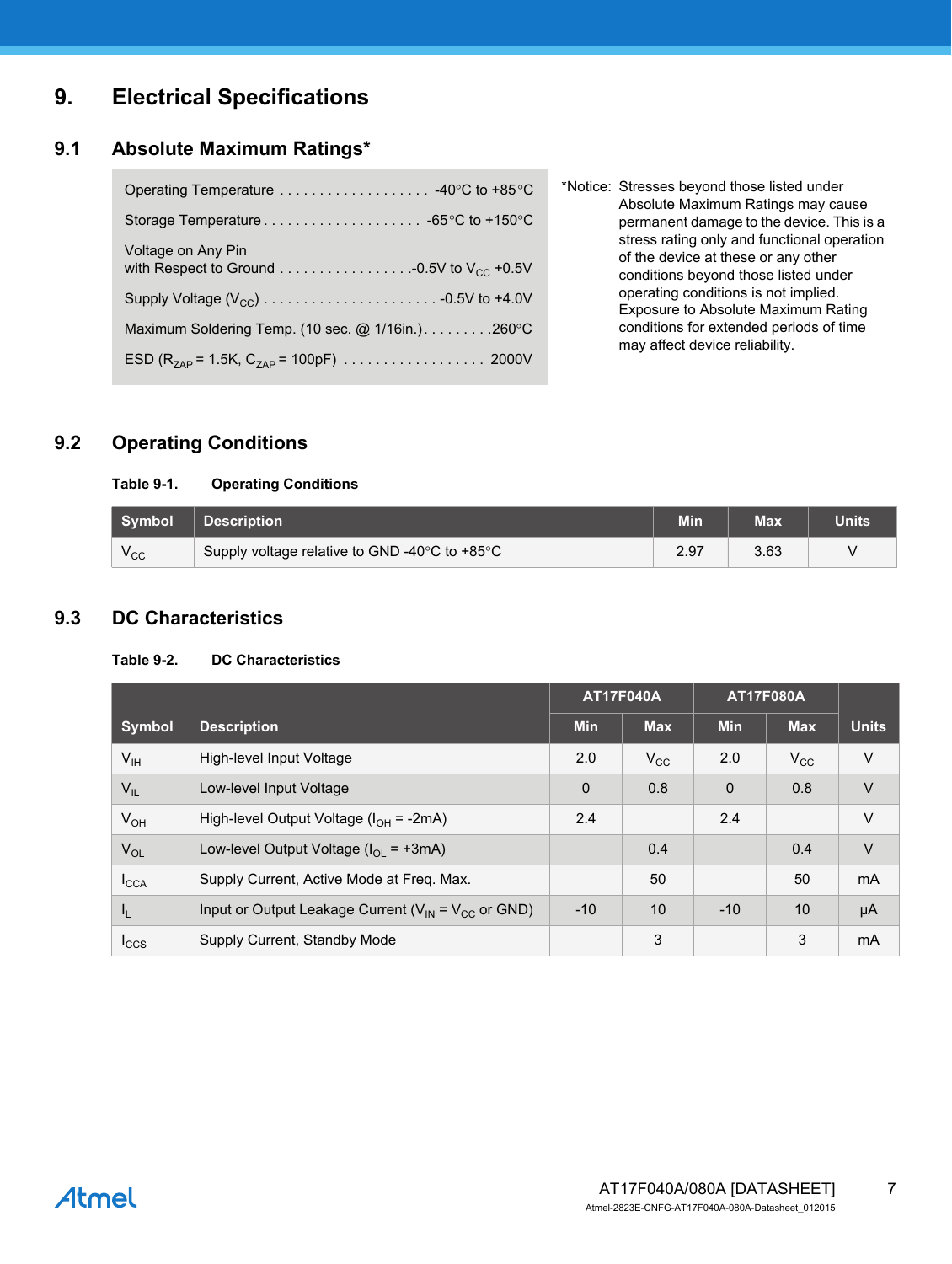## **9.4 AC Characteristics**

**Table 9-3. AC Characteristics**

|                         |                                                           | AT17F040A/080A |            |            |              |
|-------------------------|-----------------------------------------------------------|----------------|------------|------------|--------------|
| <b>Symbol</b>           | <b>Description</b>                                        | <b>Min</b>     | <b>Typ</b> | <b>Max</b> | <b>Units</b> |
| $T_{OE}^{(1)}$          | OE to Data Delay                                          |                |            | 55         | ns           |
| $T_{CE}$ <sup>(1)</sup> | nCS to Data Delay                                         |                |            | 60         | ns           |
| $T_{CAC}^{(1)}$         | DCLK to Data Delay                                        |                |            | 30         | ns           |
| $T_{OH}$                | Data Hold from nCS, OE, or DCLK                           | $\mathbf 0$    |            |            | ns           |
| $T_{DF}^{(2)}$          | nCS or OE to Data Float Delay                             |                |            | 15         | ns           |
| $T_{LC}$                | <b>DCLK Low Time</b>                                      | 15             |            |            | ns           |
| $T_{HC}$                | DCLK High Time                                            | 15             |            |            | ns           |
| $T_{\text{SCE}}$        | nCS Setup Time to DCLK<br>(to guarantee proper counting)  | 25             |            |            | ns           |
| $T_{HCE}$               | nCS Hold Time from DCLK<br>(to guarantee proper counting) | $\mathbf 0$    |            |            | ns           |
| $T_{HOE}$               | <b>RESET/OE Low Time</b><br>(guarantees counter is reset) | 20             |            |            | ns           |
| $F_{MAX}$               | Maximum Input Clock Frequency SEREN = 0                   |                |            | 10         | <b>MHz</b>   |
| $T_{WR}$                | Write Cycle Time <sup>(3)</sup>                           |                | 12         |            | $\mu s$      |
| $T_{EC}$                | Erase Cycle Time <sup>(3)</sup>                           |                | 33         |            | s            |

<span id="page-7-2"></span><span id="page-7-1"></span><span id="page-7-0"></span>Notes: 1. AC test load = 50pF

2. Float delays are measured with 5pF AC loads. Transition is measured ± 200mV from steady-state active levels.

3. Reference the Atmel AT17FxxxA Programming Specification for procedural information.

#### **Table 9-4. AC Characteristics When Cascading**

|                          |                          | <b>AT17F040A</b><br><b>AT17F080A</b> |            |            |            |              |
|--------------------------|--------------------------|--------------------------------------|------------|------------|------------|--------------|
| Symbol                   | <b>Description</b>       | <b>Min</b>                           | <b>Max</b> | <b>Min</b> | <b>Max</b> | <b>Units</b> |
| $T_{CDF}^{(2)}$          | DCLK to Data Float Delay |                                      | 50         |            | 50         | ns           |
| $T_{\text{OCK}}^{(1)}$   | DCLK to nCASC Delay      |                                      | 55         |            | 55         | ns           |
| $T_{OCE}$ <sup>(1)</sup> | nCS to nCASC Delay       |                                      | 40         |            | 40         | ns           |
| $T_{OOE}$ <sup>(1)</sup> | RESET/OE to nCASC Delay  |                                      | 25         |            | 35         | ns           |

Notes: 1. AC test load = 50pF

2. Float delays are measured with 5pF AC loads. Transition is measured ± 200mV from steady-state active levels.

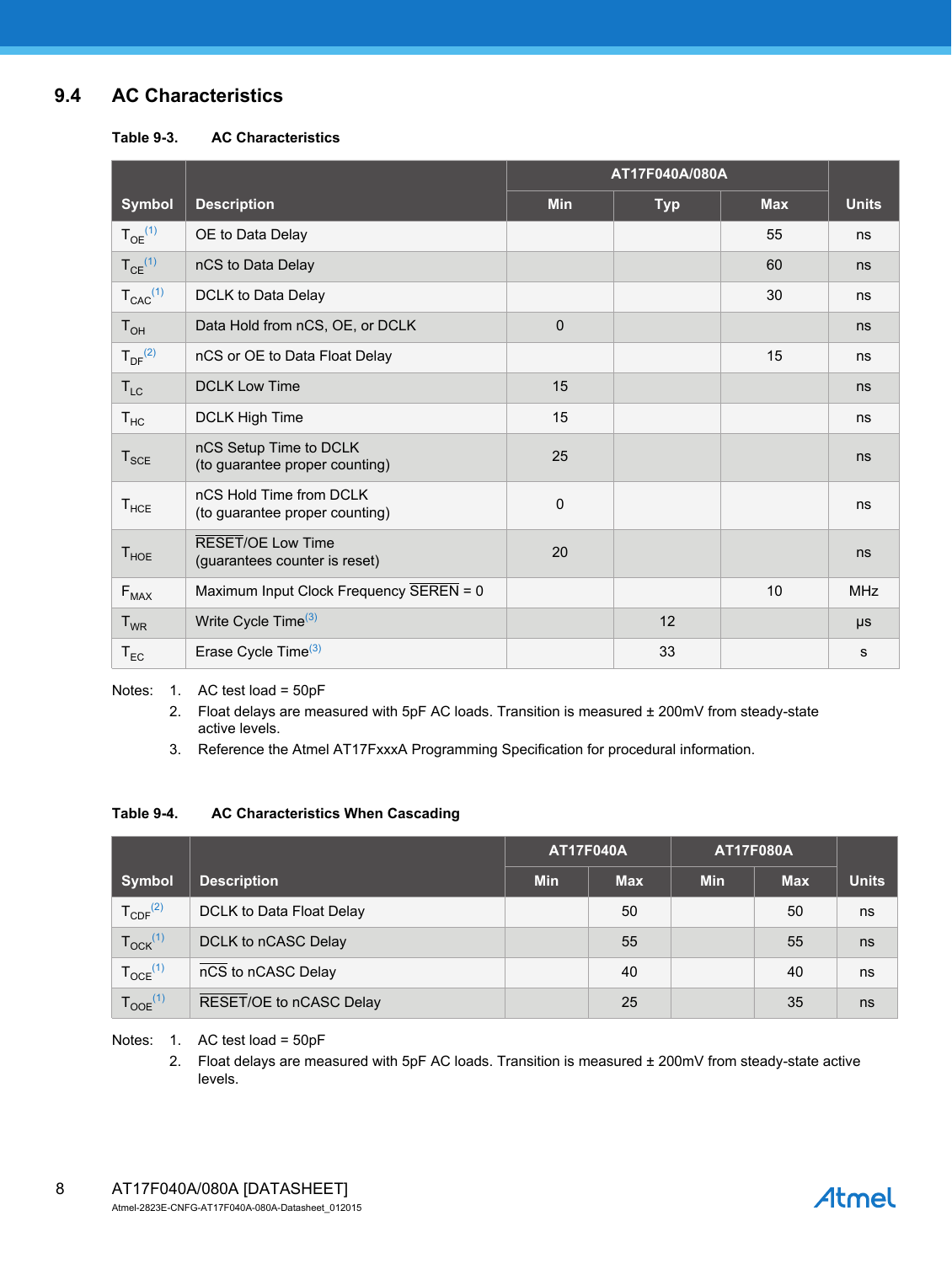



#### **Figure 9-2. AC Waveforms when Cascading**

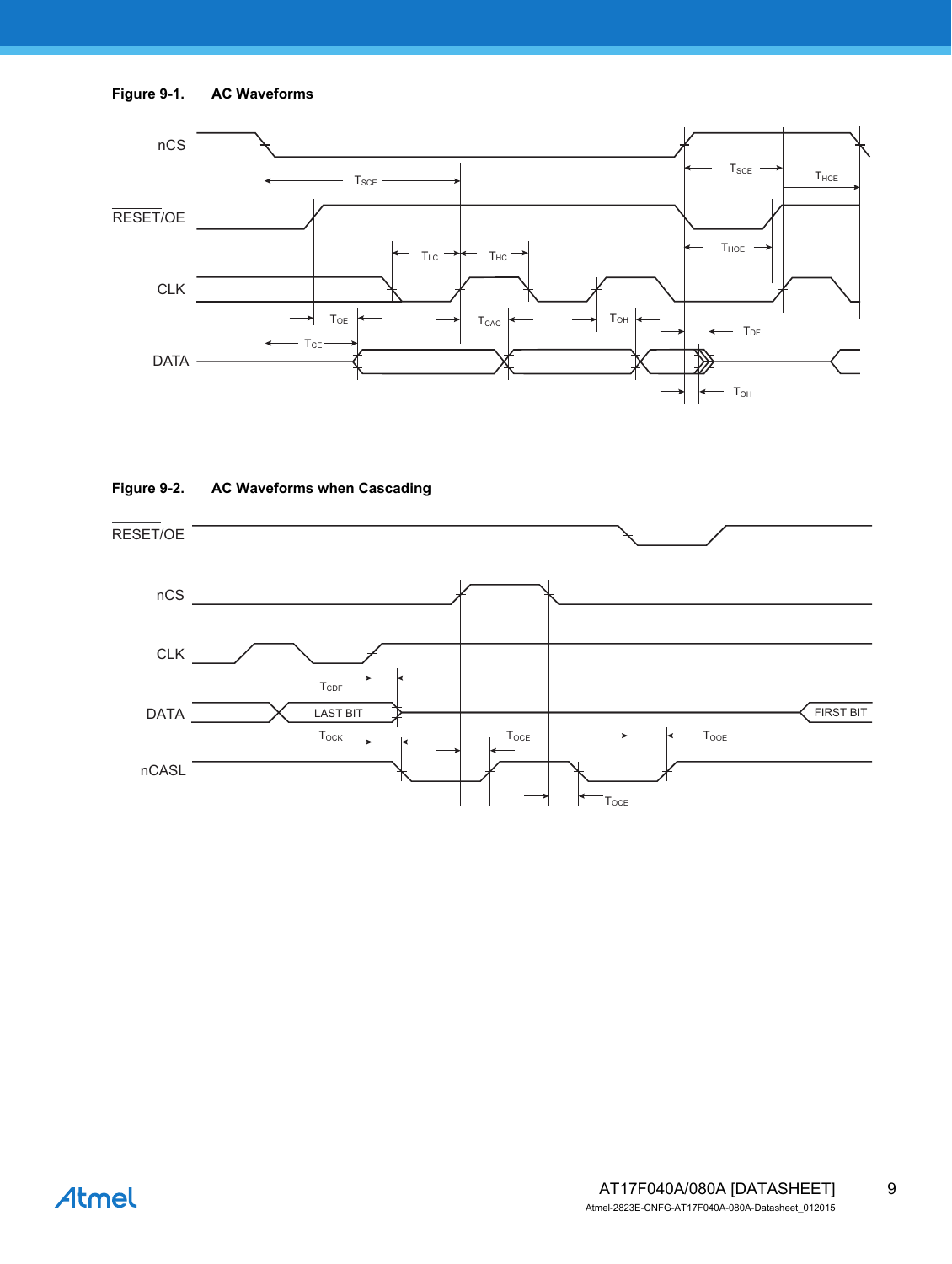## **10. Ordering Information**

## **10.1 Ordering Code Detail**



## **10.2 Ordering Information**

| <b>Memory Size</b> | <b>Atmel Ordering Code</b> | <b>Lead Finish</b>       | Package | <b>Voltage</b> | <b>Operation Range</b>                            |  |
|--------------------|----------------------------|--------------------------|---------|----------------|---------------------------------------------------|--|
| 4-Mbit             | AT17F040A-30CU             | Sn                       | 8CN4    | 3.3V           | Industrial<br>$(-40^{\circ}$ C to 85 $^{\circ}$ C |  |
|                    | AT17F040A-30JU             | (Lead-free/Halogen-free) | 20J     |                |                                                   |  |
|                    |                            |                          |         |                |                                                   |  |
| 8-Mbit             | AT17F080A-30CU             | Sn                       | 8CN4    | 3.3V           | Industrial                                        |  |
|                    | AT17F080A-30JU             | (Lead-free/Halogen-free) | 20J     |                | $(-40^{\circ}$ C to 85 $^{\circ}$ C               |  |

| Package Type |                                                                                                                |  |
|--------------|----------------------------------------------------------------------------------------------------------------|--|
| <b>8CN4</b>  | 8-pad, 6.00mm x 6.00mm x 1.04mm, Leadless Array Package (LAP)<br>Pin-compatible with 8-lead SOIC/VOIC Packages |  |
| <b>20J</b>   | 20-lead, Plastic J-leaded Chip Carrier (PLCC)                                                                  |  |

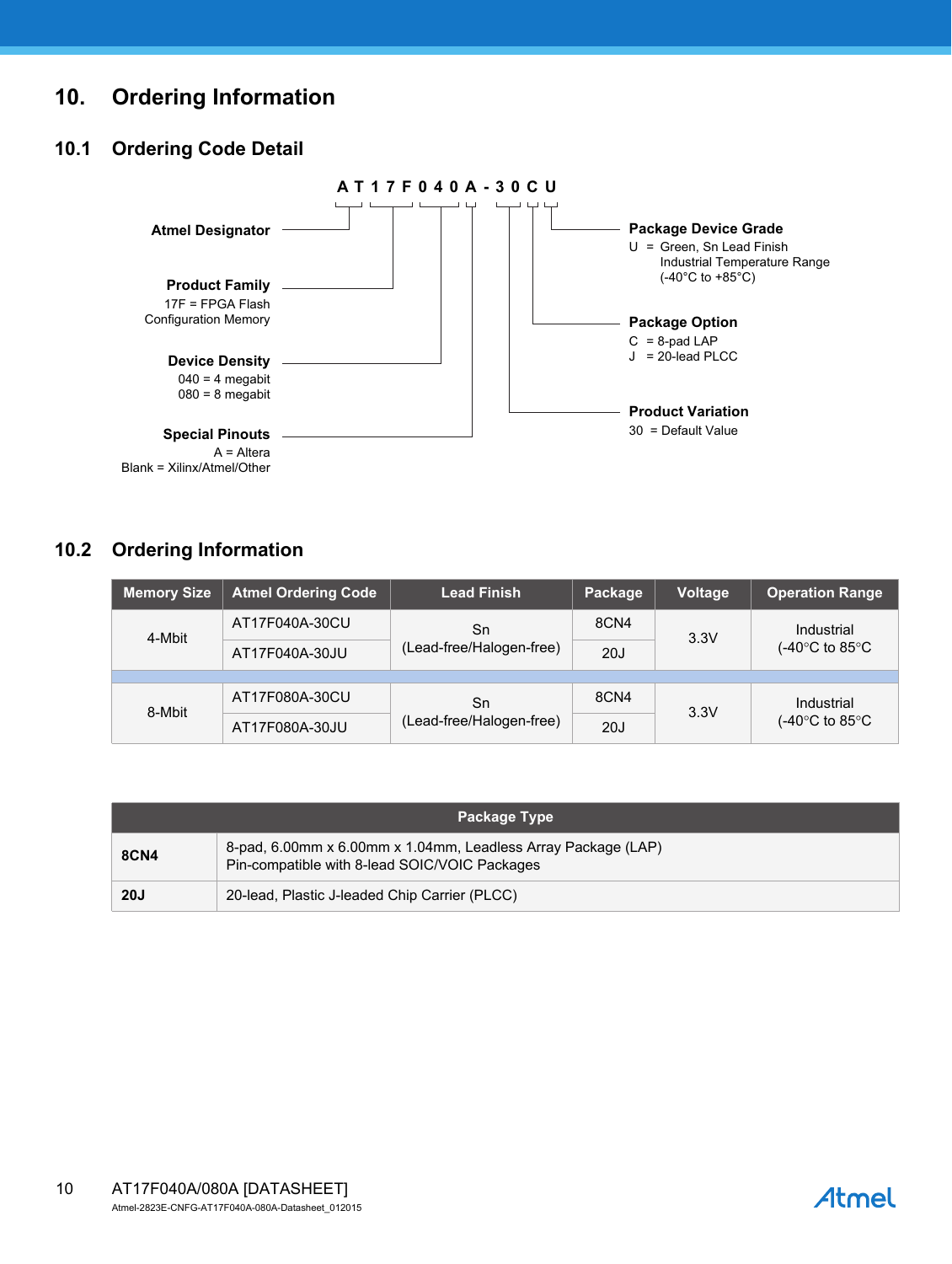## **11. Packaging Information**

## **11.1 8CN4 — 8-pad LAP**



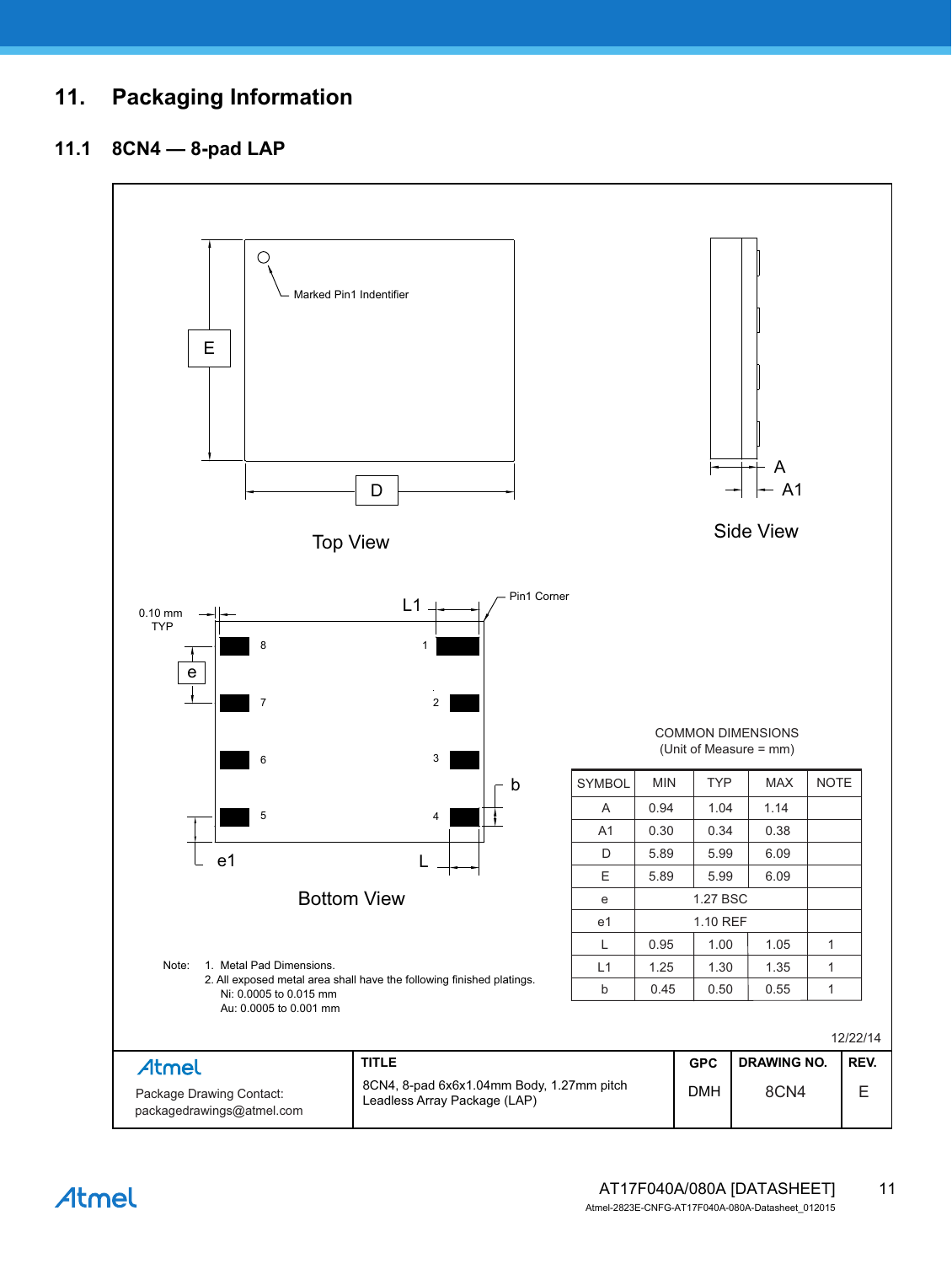

Atmel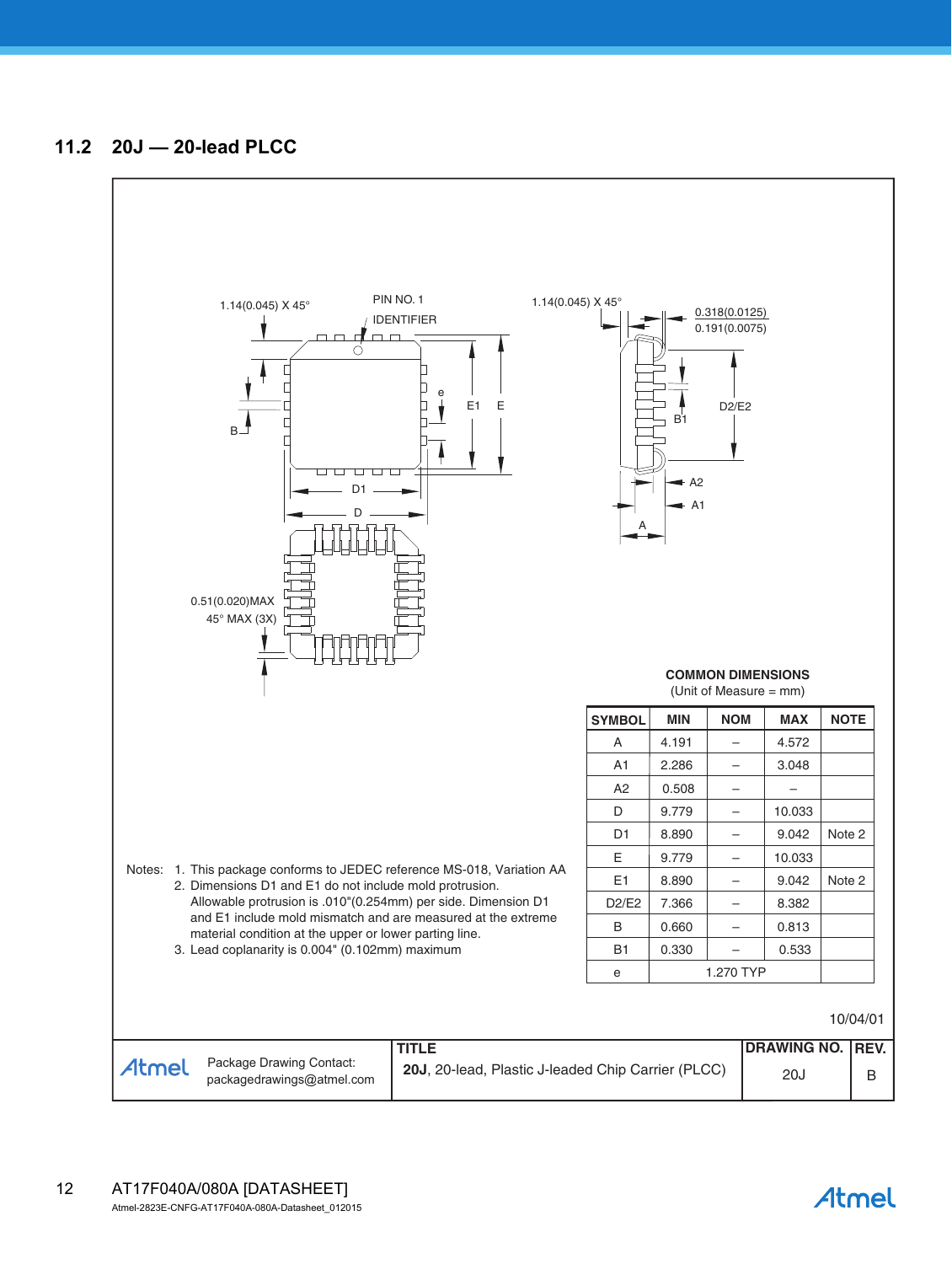# **12. Revision History**

| Doc Rev | <b>Date</b> | <b>Comments</b>                                                                                                                                                                 |
|---------|-------------|---------------------------------------------------------------------------------------------------------------------------------------------------------------------------------|
| 2838F   | 01/2015     | Removed commercial and 32-lead TQFP package options.<br>Updated the 8CN4 package outline drawing, template, Atmel logos, and disclaimer page.<br>Added an ordering code detail. |
| 2823E   | 10/2010     | Changed Endurance from 5,000 to 100,000<br>Changed Typ from 13 to 33 in AC Characteristics table                                                                                |